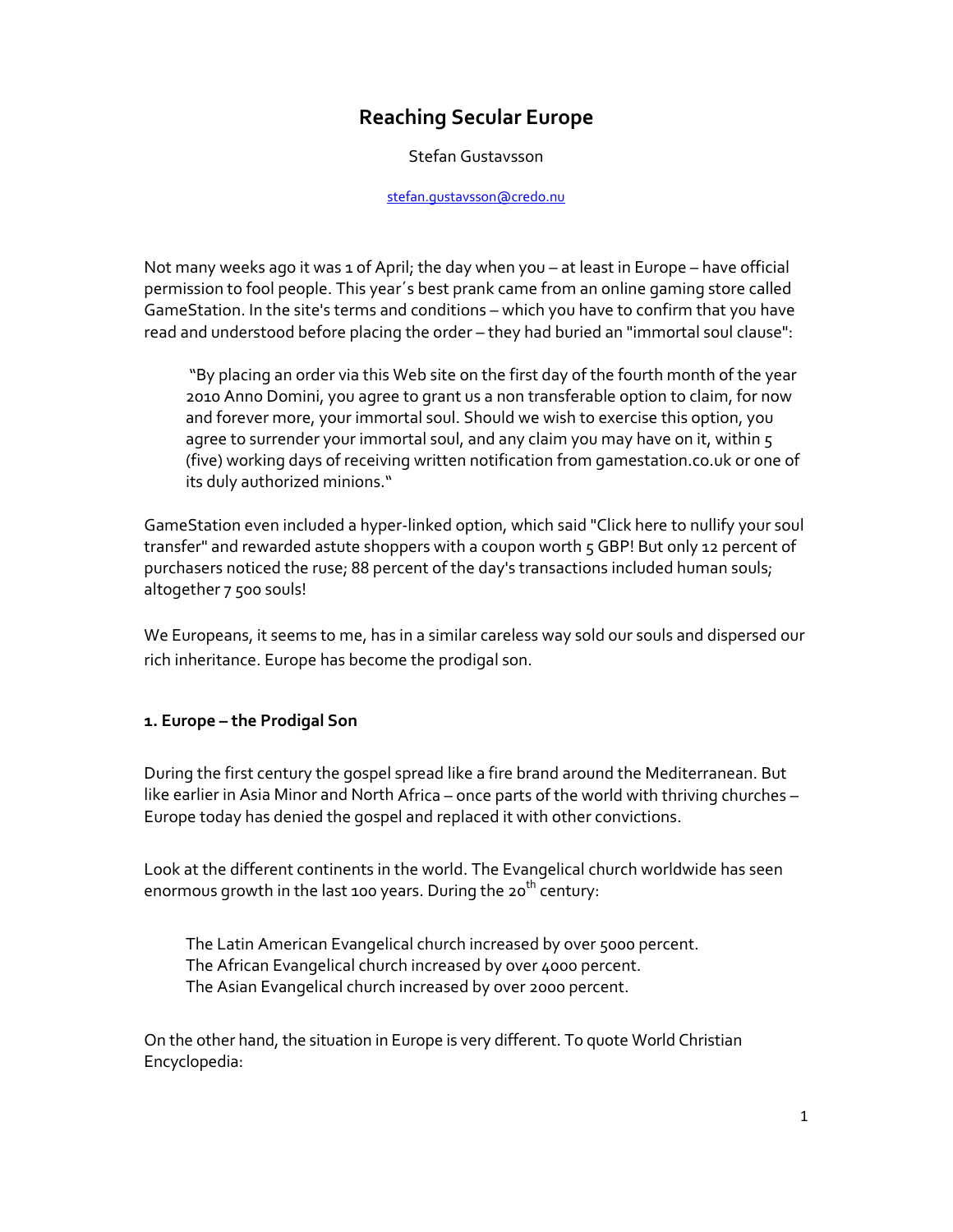No one in 1900 expected the massive defections from Christianity that subsequently took place in Western Europe due to secularism, (and) in Russia and later Eastern Europe due to Communism.

Now, people are coming to faith in Christ in Europe. There are, thank God, thriving churches. But the general trend is different: the Christian church in Europe is rapidly diminishing. Of course there are all kinds of variations, between the Roman Catholic south, the Orthodox east and the Protestant west, as there are differences generally between countries who suffered under communist terror and countries with a longer history of freedom. But there are also common trends.

Take my country Sweden as an example (since we unfortunately sometimes lead the way here). We have witnessed dramatic changes for the church during the last 100 years.

At the year 1900 Sweden had a strong Christian identity. Huge parts of the population were shaped in their thinking by a Christian world view, there had been strong revivals during the second half of the 19<sup>th</sup> century that effected 100 000 of people, Swedish missionaries were sent out to many places around the world… and so on.

100 years later the situation has dramatically changed. We are the world´s most secularized country. The churches are diminishing. The statistics, to give some examples, looks like this:

- **Lutheran Church: Attendance Sunday service** 1990 – 2000: minus 30 % 2000 – 2008: minus 17 %
- **Membership Free churches 1975 – 2000** Salvation Army: minus 44% Baptist Church: minus 33% Covenant Church minus 21 %
- **Membership Free Churches 1990 ‐2005** Salvation Army: minus 50 % Covenant Church: minus 19 % Pentecostal Church: minus 11%

The sad fact is that churches do not only fail to win the non‐Christians; they fail to keep their own members.

A few days ago this was on the news in Sweden:"Elderly people are more active today in all respects – including getting married at old age – and in all form of activities, with the exception of going to church."

The negative trend within the churches is a mirror of the general trend in the European culture. A new global inquiry, showing peoples beliefs and values was recently published. Question 42 was: How important is religion? $1$ 

 <sup>1</sup> Pew Global Attitudes Project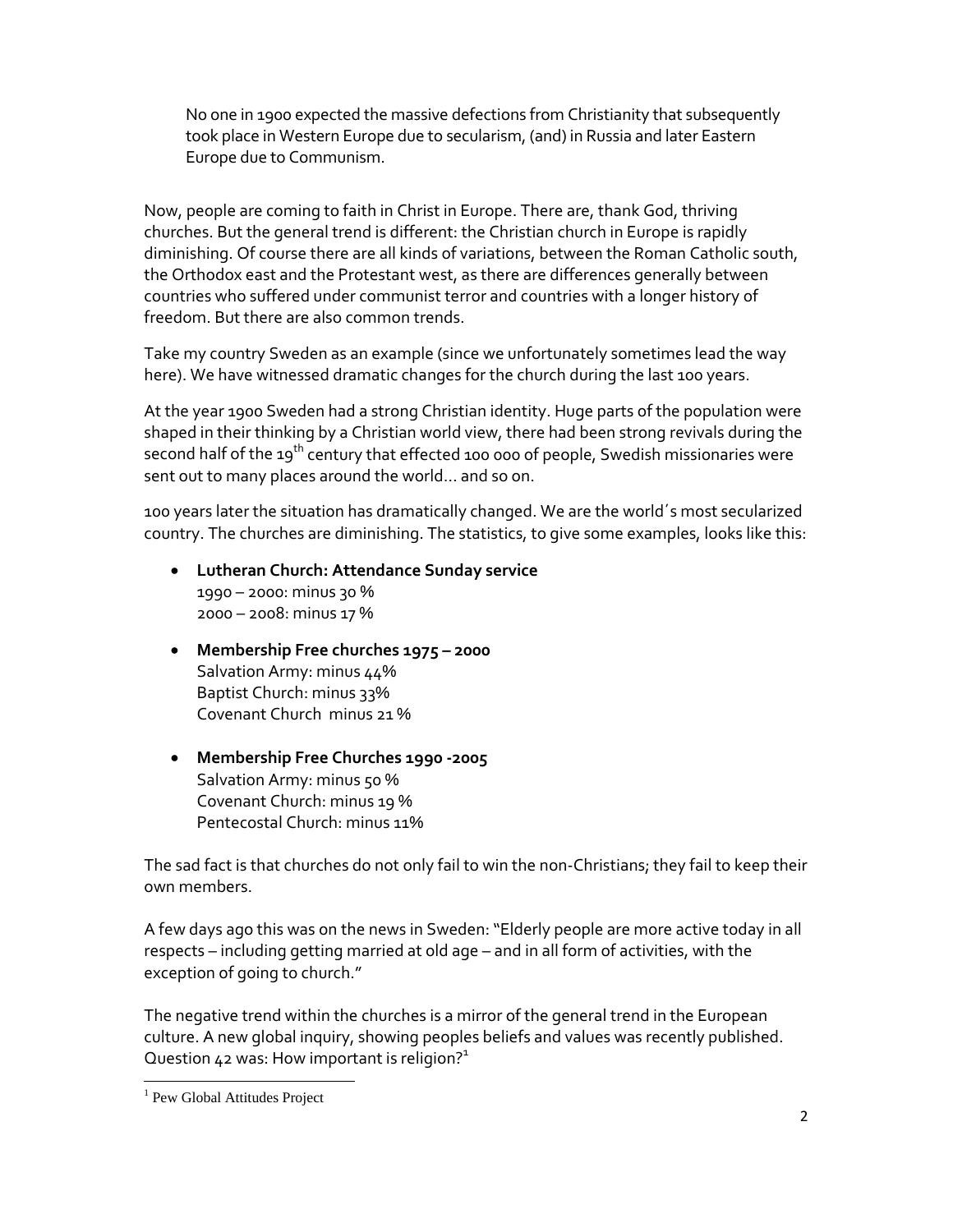#### **Religion is very important in my life:**

Senegal 98 % Indonesia 95 % Brazil 78 % India 74 % USA 57 % Polen 33 % Germany 25 % Britain 19 % Hungary 15 % Sverige 8 %

So it is a time of dramatic changes for Europe. The statistics may vary in their details between countries, but the general trend is clear. In Europe the gospel is not viewed as good *news* – many think it´s been tried and found false.

The story behind this is of course extremely complex and I can only highlight a few elements.

**Urbanization** is one key factor. The majority of people globally have traditionally lived in the country side. The statistics for planet earth looks like this:

People living in "urban areas": 1800; 3 %, 1900; 14 %, 2000; 50 %, 2050; 80 %

Cities with more than 1 million inhabitants: Rome 5 b. c.; London 1811; it is estimated that 468 different cities had more than one million inhabitants 2007!

# **The church in Europe has not responded well to this change; there is therefore an enormous need for church planting in the big cities; churches that meet the real needs of today´s city people; socially, existentially, culturally, intellectually and spiritually.**

But urbanization is not at the bottom of Europe´s problem; secularization is.

## **2. Historical Background for Secularization: Two Root Systems in Europe**

In order to understand modern Europe we need to understand some of its historical background. Things hang together. There are cause and effect. **The secularization of Europe has not come just out of the blue.** Simplifying to the extreme, there are two root systems in Europe, which both goes back to Antiquity: Humanism, with its roots in Athens and Christianity with its roots in Jerusalem. Let´s begin with Christianity

#### **a. Christianity**

Christianity – where God is at the centre and is glorious revealed in the person of Jesus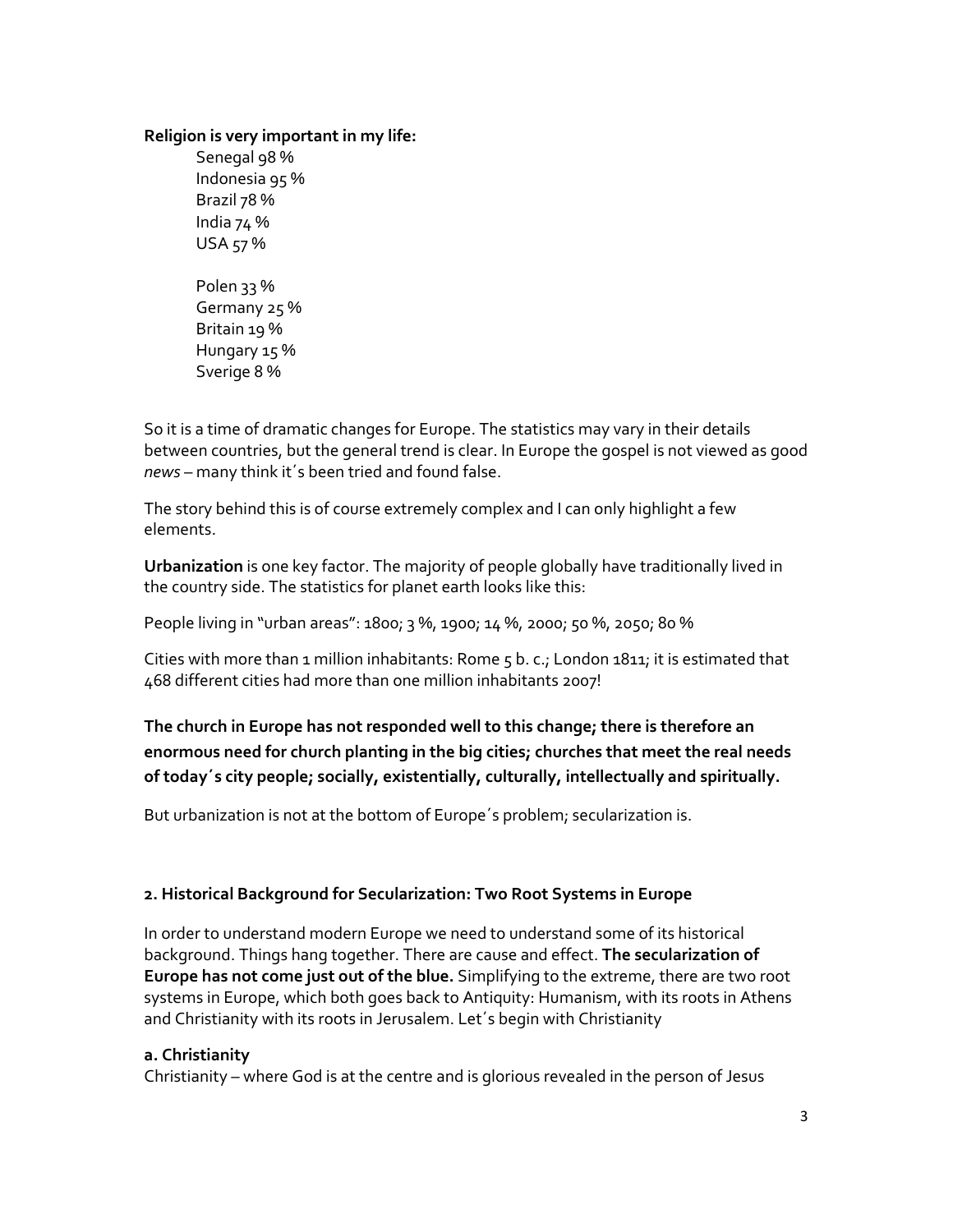Christ – spread throughout the Roman Empire and become the dominating faith from the fourth century and onwards. Then the gospel was gradually lost – or deeply confused with other ideas – and then rediscovered at the reformation in the  $16^{th}$  century. There where strong revivals during the  $18<sup>th</sup>$  and  $19<sup>th</sup>$  century and at the year 1900 the Christian church stood seemingly strong in Europe. And yet the Christian faith has lost at the beginning of a new millennium. Why? The answer is to a large degree to be found in the other root system of Europe.

## **b. Humanism**

Humanism – putting man at the centre of everything and so making man the measure of all things – was promoted by Protagoras and other Greek philosophers. It was rediscovered at the Renaissance during the  $15<sup>th</sup>$  century and it became the central idea at the Enlightenment during the  $18<sup>th</sup>$  century and onwards! The Enlightenment was, at the start, mainly a perspective accepted by the philosophers and artists – the intellectual elite of Europe. It affected science and Academia, which in turn affected just a small portion of the people. But gradually the Enlightenment perspective has taken over much of our culture and today both science and Academia affects everyone.

### **Humanism, in my view, is the base for both modern and postmodern man. In both** systems man is at the centre: either his thinking or his feeling. But it is still man as the **main point of reference; God and the supernatural is out of the picture.**

One interesting factor here is science. Of course, science in one sense has its roots amongst Greek philosophers. But *modern* science, with its empirical investigation into the actual state of affairs, has mainly Christian roots. When modern science grew during the 15th century and onwards, it had basically a Christian motivation: We are called to understand God's world! But as time went by and more and more of nature were understood – which of course was not a problem for Christianity – science was kidnapped and turned against it´s own mother. And today science is viewed by many to have undermined the Christian faith and instead established the Enlightenment perspective.

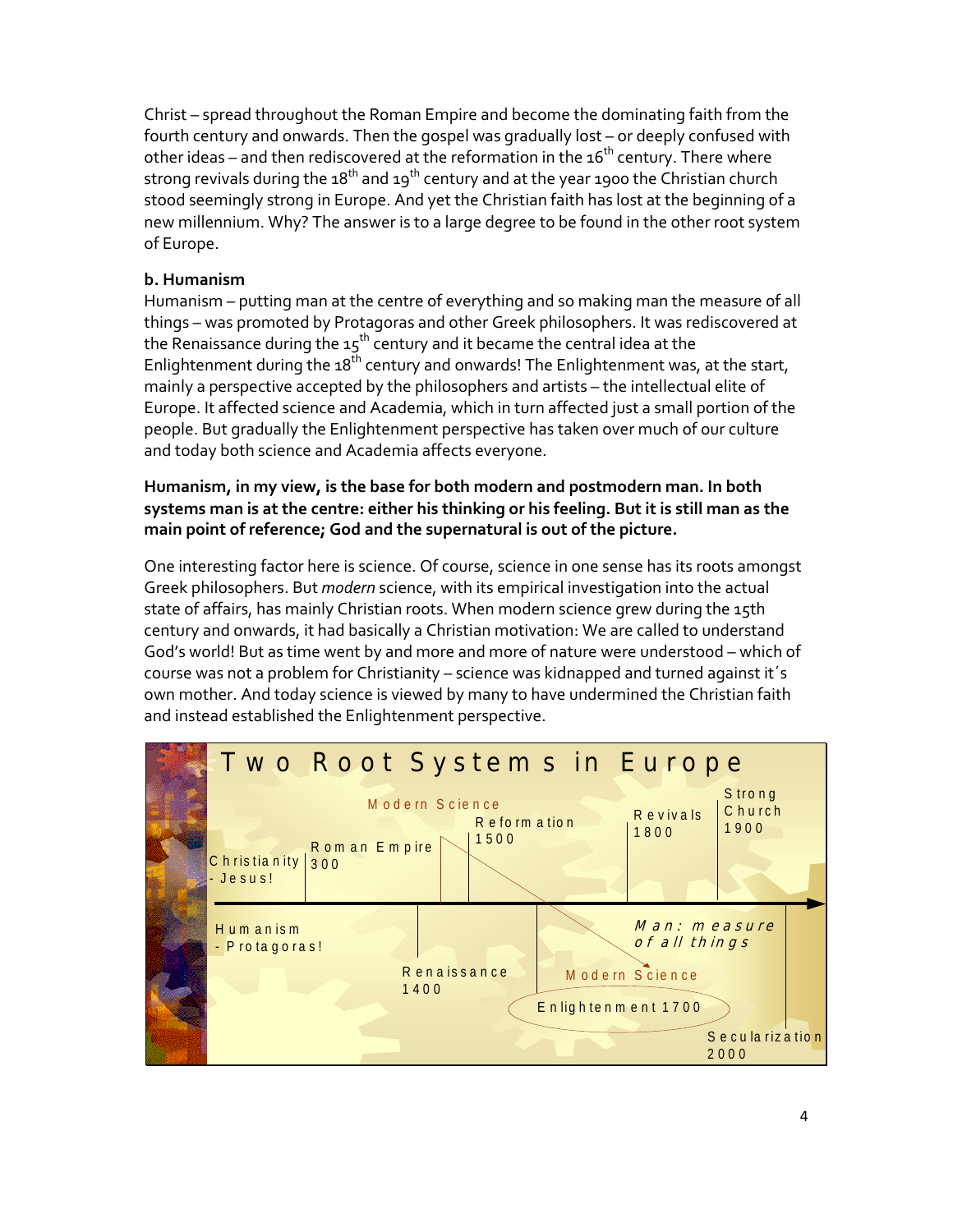### **3. Two inadequate responses from the church**

How could this happen? How could Enlightenment thinking take over? I think that at least part of the answer is to be found in the faulty responses given by the church!

#### **a. Compromise**

Many Christian theologians and leaders felt compelled to adjust their theology to the Enlightenment philosophy. They seemed to think that the scientific revolution demanded them to accept the Enlightenment – as if the scientific findings meant that God was out of the picture! So in order to be seen as intellectually honest they started to deny miracles, revelation and the supernatural. This is the **liberal theology** that has intoxicated the European churches so deeply. Prominent church leaders and theologians argue against the virgin birth, miracles and the resurrection of Christ as historical facts and view them only as theological statements. The Bible is no longer a source of joy and a natural authority for the Christian, but under attack and often rejected.

This is the background for the many "religious atheists" of Europe; theologians and church leaders who deny the supernatural, but hold on to religious language.

#### **By becoming infected with Enlightenment thinking, the church is now her own gravedigger.**

Listen to what the German theologian Wolfhart Pannenberg has to say:

"Secularism's greatest success, however, is in the wide‐spread demoralization in the ranks of the clergy and theologians who are supposed to proclaim and interpret the truth of the Gospel but delude themselves that they are achieving that purpose by adapting Christian faith and life to the demands of secularism. What the situation requires, I am convinced, is precisely the opposite of such uncritical adaptations. The farther secularism advances the more urgent it is that Christian faith and life be seen in sharp contrast to the secularist culture. What is needed is a strong reaffirmation of the central articles of Christian faith against the spirit of secularism, and It s quite possible that in the early part of the 3rd millennium, only the Roman Catholic and Orthodox Churches, on the one hand, and Evangelical Protestantism, on the other, will survive as ecclesial communions. What used to be called the Protestant Mainline Churches are in acute danger of disappearing. I expect they will disappear if they continue neither to resist the spirit of a progressively secularist culture nor to try to transform it."

Much of the church today is sadly high‐jacked by secular philosophies and liberal theology.

#### **b. Withdrawal**

The other response came from more bible‐believing people, who did not want to accept the Enlightenment challenge. They wanted to hold on to the whole Gospel. But they tried to do it mostly by a withdrawal from the culture, from Academia and from science. This is the more **Pietistic and later Charismatic theology** that has deeply influenced many churches. Now, there are many, many good sides in these movements. But there has been a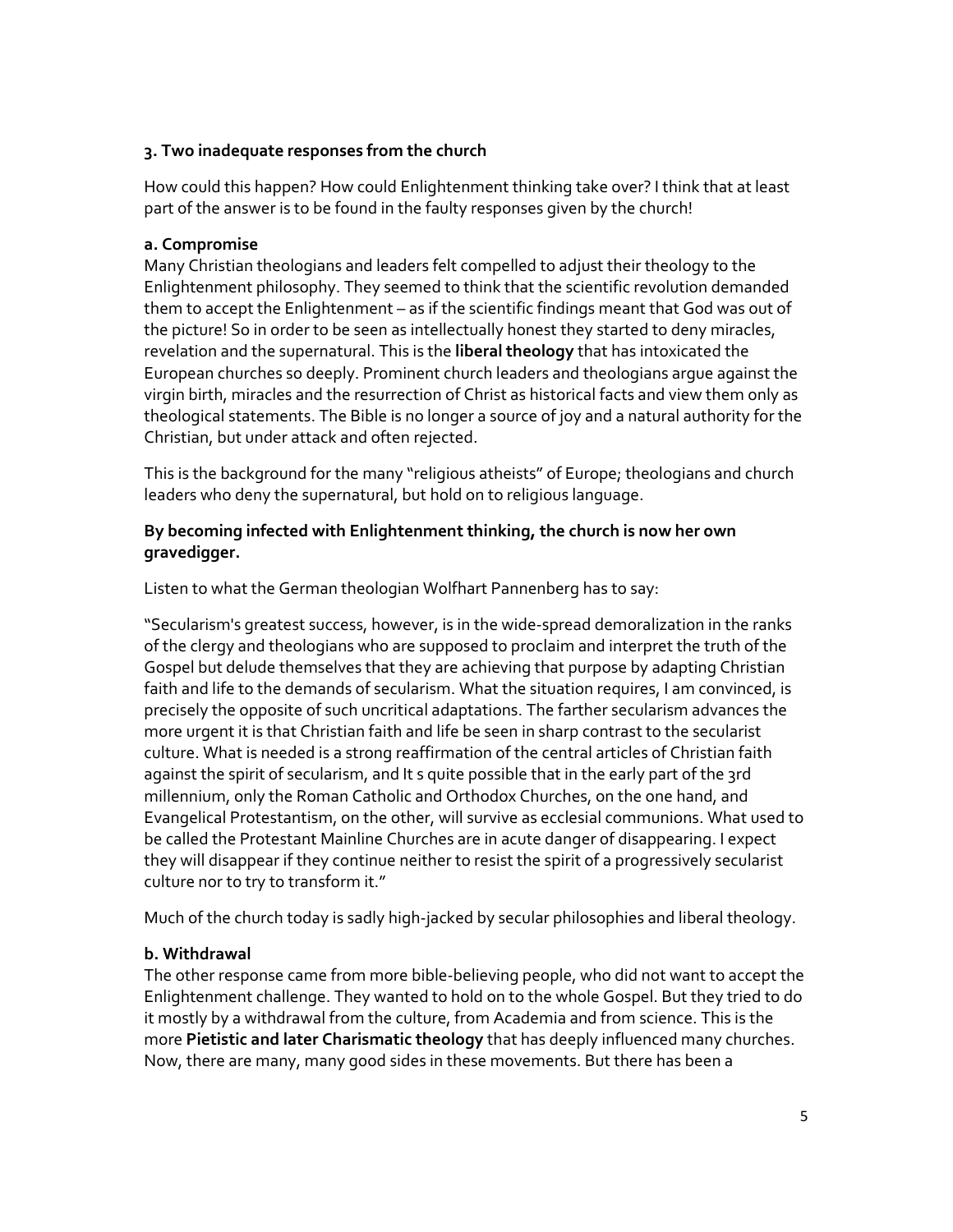dangerous weakness in their isolation from culture and in their neglect of the intellectual challenges.

There has been too little teaching on the world-view level of Christianity. Often there has instead been a separation between mind and heart and between the mind and the Spirit.

### **The result: The church has left walk over in the intellectual field.**

The effects of this was not so strongly seen during the 1900 century, but became dramatic during the 20<sup>th</sup>. Today we see the university, the popular culture, the media, science ... totally dominated by secular people with secular thinking.

**In sum:** Europe has a long history based on the Christian faith. But, claiming it is not possible to believe that Christianity is true, Europe has turned away. Europe was first lost for the gospel in the areas of ideas. If Europe is going to be won for the gospel once again, it must be won also in the area of ideas – the point of its departure.

### **Here are important lessons to be learned for the global church. Do not repeat the European mistake of compromise or withdrawal!**

The resulting situation at the beginning of the 21th century is that Europe is a cut flower, who has lost its roots in the truth. Europe today is a deeply secular culture, where God is absent in the public domains and where the underlying worldview is **naturalistic humanism.**

NB. Secularization in Europe is not the scepticism of a few individuals, challenging the norm, but secularization has become the norm. It is viewed as a positive liberation from superstition and from religious power play, which held people in bondage for centuries.

Most important, secularization is not seen as a world‐view in it self – on the same level as Christianity and therefore a competitor to Christianity – but as the natural, neutral starting point which should be shared by all reasonably persons. And then, if you want, you are free to subjectively add a personal faith in Jesus or in Buddha on top of that, as long as it is not challenging secularism. This is what philosopher Charles Taylor has called "exclusive secularism"— a secularism determined to exclude all transcendent reference points from cultural, social, and political life.

## **4. What about Postmodern Europe?**

Haven´t we passed the modern, Enlightenment era, and moved beyond it to the postmodern era, were people don´t believe in truth any longer and where a very different stage is set. Jean‐François Lyotard defines postmodern "as incredulity toward meta narratives." Postmodern philosopher Michel Foucault encourages us to reject"all theory and all forms of general discourse. This need for theory is still part of the system we reject". So instead of offering a new truth, it is *the concept of truth* that is denied.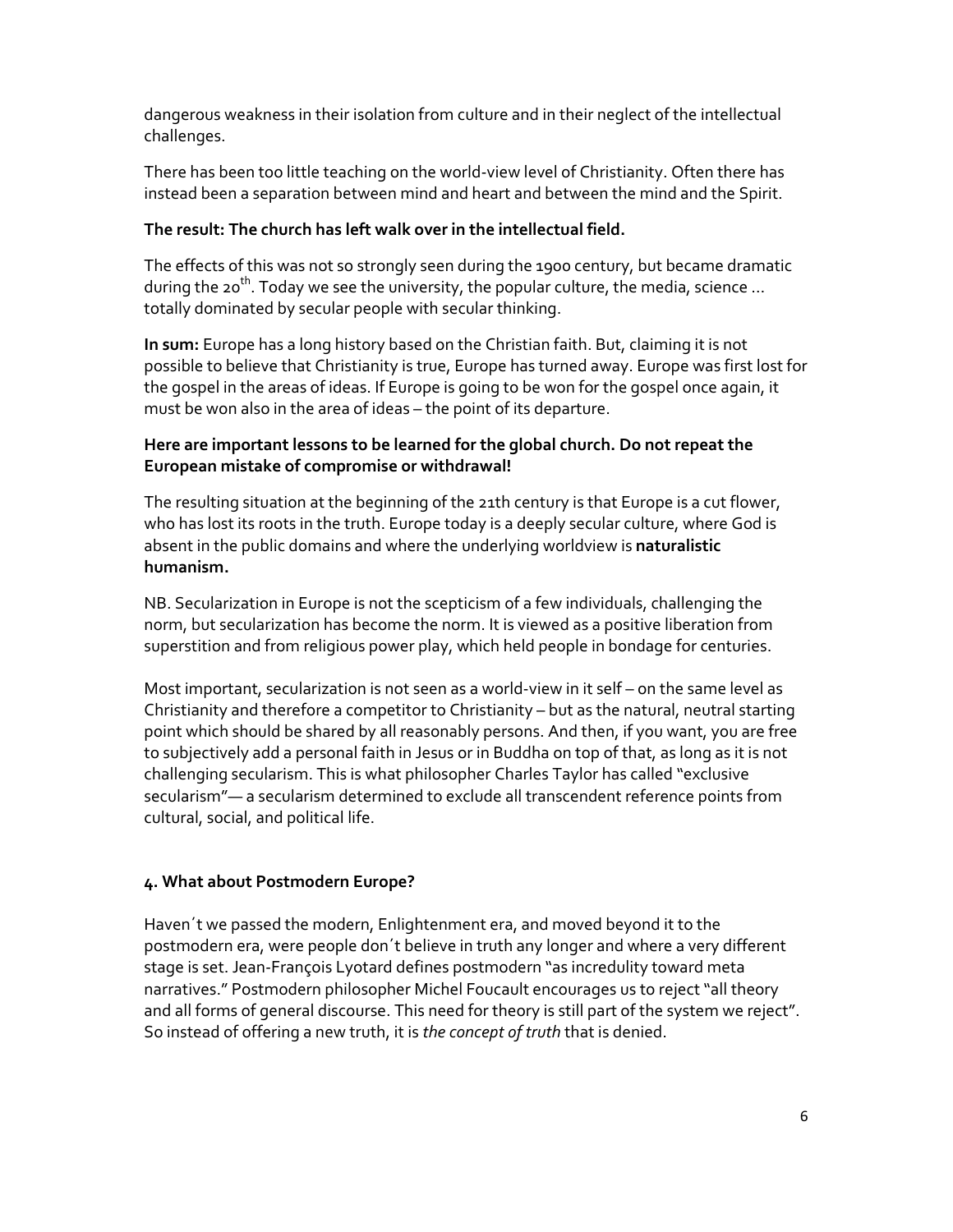Many European Christians think that this change from modern to postmodern thinking will somehow solve our problem and open the door for the gospel again. And they think that Christian apologetics has now been made obsolete, since people do not care about truth. I think both points are wrong.

First, even though postmodern thinking is influential in some areas, western culture generally is far from postmodern. Take **science** as an example; it operates on the assumption that there is an external reality that we can have knowledge about. And that reality is the same for everybody on the whole globe. The debate about global warming, to take just one recent example, presupposes from all sides in the debate that there are universal truths. Or take **ethics**. The new view on homosexuality, that it should be affirmed and embraced, which is now the dominant view in Sweden, is not seen as relative or context dependent. It is seen as the right and true view and therefore something that we should convince other cultures about. It is seen as a global truth! Or take the recent discussion about **religion**, launched by the so‐called new atheists. The whole discussion is built on the concept of truth; the accusation being that all claims about a metaphysical reality are false.

These examples show that the concept of universal truth is still very much with us, in scientific, ethical and religious discussions. The Enlightenment challenge is not yet over.

Secondly, postmodern philosophy is not so much a philosophy in its own right, as it is a critic of other perspectives. This means that when everything has been deconstructed, there is not much on offer for the questioning mind. But anyone concerned with life cannot, in the long run only deconstruct. Inevitable, we as human beings must also give answers to the big questions in life. And so far in Europe, the answer given is humanistic naturalism.

Notice also that the postmodern denial of truth is theoretically incoherent. The denial itself becomes a new universal truth. It is impossible to deny truth, since every denial will be a new claim to truth. Why put ones hope into an incoherent idea that contradict basic Christian assumptions? Instead, we should criticize the postmodern denial of truth.

### **The advent of postmodern thinking has not diminished the need for apologetics; it has doubled it. Now the Christian church has two major challenges to deal with. The concept of truth (that there is such a thing as attainable truth) and the content of truth (that it is the Christian message, not naturalism, which is the truth).**

Along the same lines much of the postmodern spirituality in Europe is, in my view, misinterpreted. The postmodern is born out of the modern, which is naturalistic. And that naturalism has never been challenged! In postmodern spirituality, therefore, there is no transcendence; only immanence, pantheism, mysticism ... There is no real God outside the human experience.

Former Swedish archbishop K G Hammar can exemplify this:

God sent his Son to the world to save it, John 3:17. Mission therefore is a central theme in Christian faith and vocabulary. When the formulation was first made,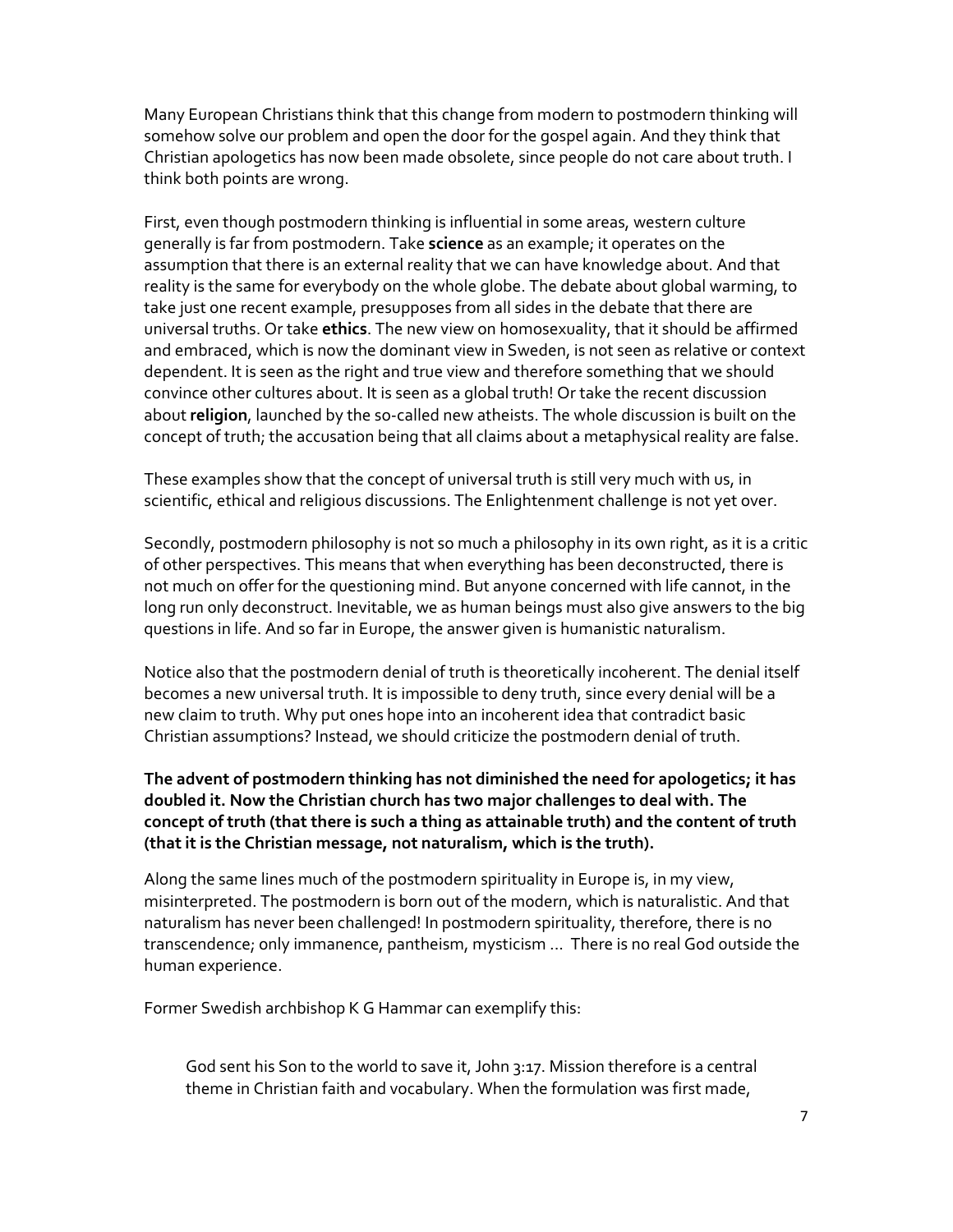mission was imagined as something concrete and literal. God was in heaven; heaven was in an upper story above the earth. When our thoughts today search for support … most people imagine that God is approaching human beings from the inside, from the cosmic depths that every human being is a carrier of.

Words like God or mission is still used, but now within a different worldview, without real transcendence.

#### **5. Jesus, Paul and the Need for Apologetics in Europe**

We have many, many different needs in Europe. When I am now going to highlight one of them – the need for apologetics – **it is not at the exclusion of other needs**. It is one crucial, but often neglected, need. Interestingly, the New Testament has a lot to say about apologetics.

**Look at Jesus:** His public ministry took place in a Jewish context, were the majority shared a number of beliefs. Still it was not a monolithic culture. Jesus was constantly in conversations with people who begged to differ. We read of his dialogues and debates with Pharisees and Sadducees, with Samarians, Greek pilgrims and Roman authorities. And he argued for his message. People noticed that Jesus gave "a good answer"2 and that he "silenced the Sadducees"<sup>3</sup>. According to Luke his critics "were unable to trap him in what he had said there in public. And astonished by his answer, they became silent."<sup>4</sup> Jesus used apologetics; he argued his case and he defended it.

**Look at Paul:** What did he do when Pre‐Christian Europe was so pagan, relativistic and pluralistic? He preached and defended the Gospel of Christ among his contemporaries. He went first into synagogues to persuade his fellow Jews that Christianity is true, proving and arguing from Old Testament Scriptures that Jesus was the Christ. Paul also went to pagan Greeks. Starting with their literature and cultural artefacts, Paul demonstrated that the "unknown God" has been revealed and proclaimed in Jesus Christ.

A careful reading of Acts reveals Paul's extraordinary ability as a communicator. He was at home in any venue, could meaningfully convey truth to those of any world‐view, and was not afraid to engage in vigorous debate. While he made full use of his opportunities in the synagogue, he was equally comfortable out of the pulpit, whether it was in the marketplace,<sup>5</sup> lecture theatre, $^6$  civic centre,  $^7$  or private home. $^8$ 

 2 Mark 12:28

<sup>&</sup>lt;sup>3</sup> Matt 22:34

<sup>4</sup> Luke 22:26

<sup>5</sup> Acts 17:17

<sup>6</sup> Acts 19:9

 $7$  Acts 17:22

<sup>8</sup> Acts 28:23